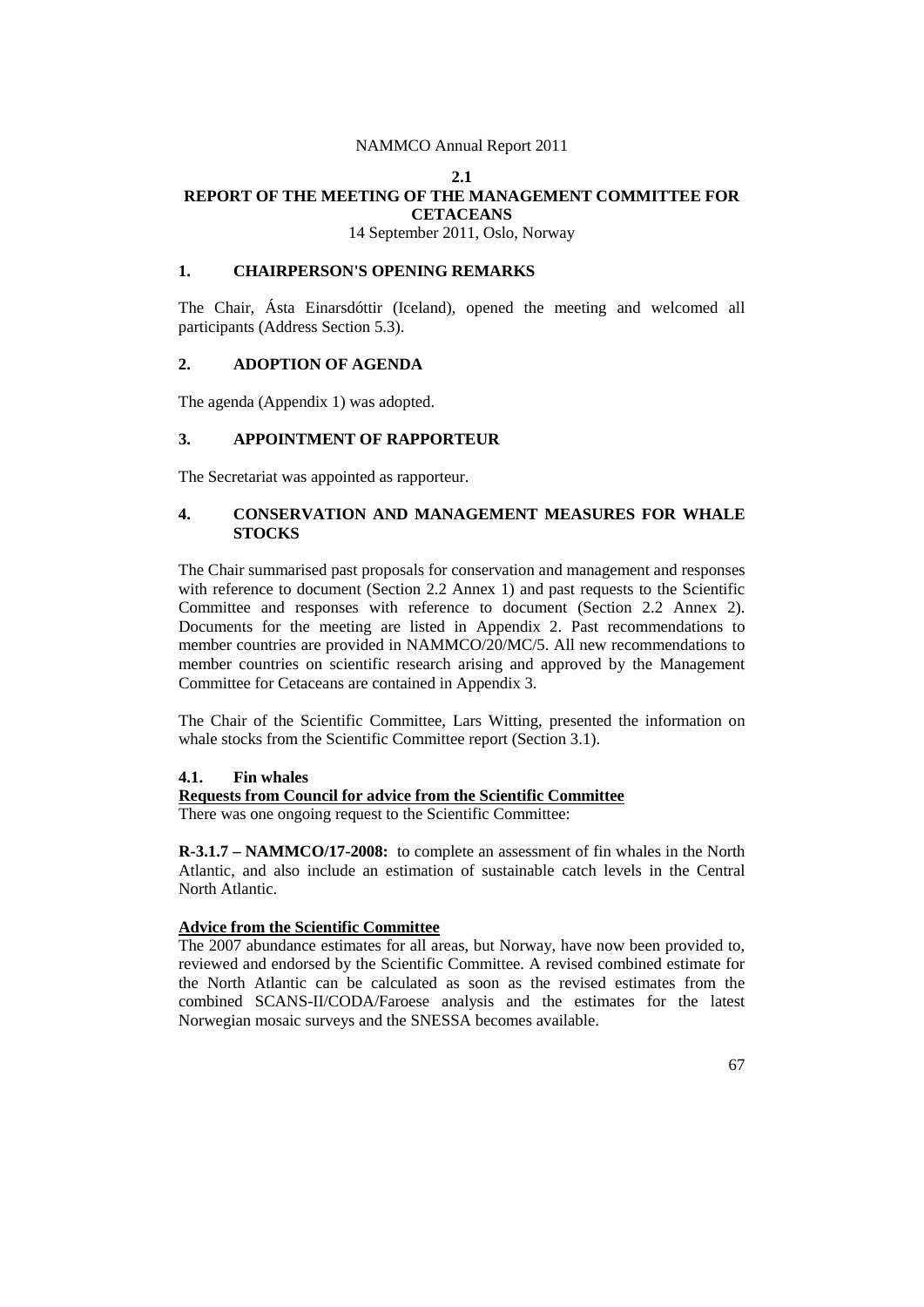At **NAMMCO/19-2010** the Management Committee recommended Iceland to carry out simulation trials required to check if catch levels for 60% tuning are sustainable in the long term as soon as possible. Further studies should be carried out to help distinguish between alternative stock structure hypotheses, using several different approaches such as genetics, satellite telemetry and photo-identification

Iceland plans to rerun the trials for the 0.60 tuning level in 2011, and it was decided to first review the results from that process, and the acceptability of the RMP performance indicated, before deciding on possible further related analyses.

Extensive biological sampling was conducted by Iceland from all fin whales landed in 2010, and a DNA registry was initiated to develop a tissue bank and a DNA database for all genetic samples*.*

#### **Conclusions by the Management Committee**

The Management Committee **noted** the report from the Scientific Committee and **reiterated its endorsement** of the management advice for the next 5 years *i.e.* that an annual strike of up to 154 fin whales from the WI (West Iceland) Sub area is sustainable. It also noted that its long-term request for advice is still ongoing.

## **4.2. Humpback whales**

# **Requests by Council for advice from the Scientific Committee**

There was one pending request to the Scientific Committee:

**R-3.2.4 - NAMMCO/15-2006:** to conduct a formal assessment following the completion of the T-NASS. Furthermore to investigate the relationship between the humpback whales summering in West Greenland and other areas and incorporate this knowledge into the estimate of sustainable yields of West Greenland humpback whales.

## **Advice from the Scientific Committee**

The 2007 abundance estimates for all areas, but Norway, have now been provided to, reviewed and endorsed by the Scientific Committee.

The possibility for responsive movement to survey vessels remains a point to be investigated for the Icelandic-Faroese shipboard survey and further analyses was recommended.

At **NAMMCO/19-2010** the Management Committee recommended to run detailed simulation testing of the AWMP-C procedure. The development and simulation testing of management procedures for humpback whales in West Greenland is ongoing in the IWC, and it is recommended that NAMMCO relies on this work to avoid duplication.

## **Conclusions by the Management Committee**

The Management Committee **noted** the report and **endorsed** the recommendations.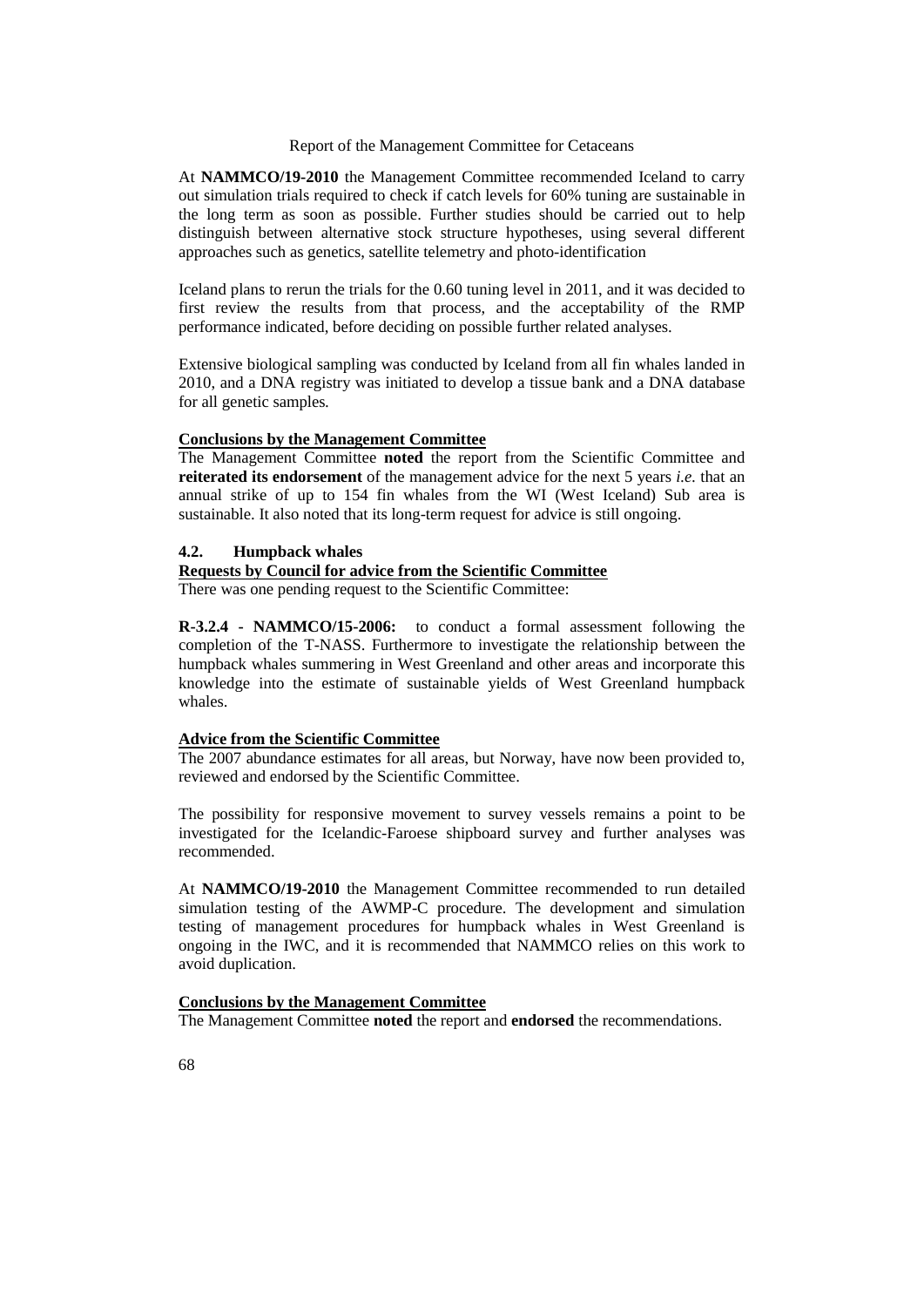#### **4.3. Sei whales**

#### **Requests from Council for advice from the Scientific Committee**

There was one ongoing request to the Scientific Committee:

**R-3.5.3 amended NAMMCO/19-2010:** to assess the status of sei whales in West Greenland waters and the Central North Atlantic, and provide minimum estimates of sustainable yield.

## **Advice from the Scientific Committee**

Abundance estimates for the 2001 and 2007 surveys (NASS abundance estimates of sei whales already exist for 1987, 1989 and 1995) has been reviewed and endorsed by the Scientific Committee, and the 2007 survey is considered the best recent estimates.

With the exception of NASS-89, the NASS has not been ideal for estimating sei whale abundance, both due to area coverage and timing, and it was recommended that member countries decide whether sei whale is a target species for the next surveys.

When considering minimum estimates of sustainable yield, the Scientific Committee noted that the RMP could be applied using the existing data, but would require an initial assessment and likely the development of implementation trials. A prerequisite for initial assessment work is the recalculation of abundance estimates for a comparable area and assessing the extent of negative bias for the reasons mentioned above.

#### **Conclusions by the Management Committee**

The Management Committee **noted** that the response from the Scientific Committee implies that although an assessment of sei whales can in theory be conducted it is not likely to result in a realistic estimate of sustainable yield. This is primary due to the lack of recent abundance estimates that cover more than a fraction of the distribution area for this stock. Therefore the Management Committee **recommends** that the Scientific Committee monitors the development and proceeds with an assessment as soon as sufficient data becomes available.

The Management Committee furthermore **recommends** that member countries decide whether sei whale is a target species for the next survey.

## **4.4. Minke whales**

#### **Status of past proposals for Conservation and Management**

In 2010 the Management Committee agreed that annual removals of 216 minke whales from the CIC (Central Iceland Coastal) area are sustainable and precautionary and that annual removals of 121 minke whales from the CM (Central Jan Mayen) area are sustainable and precautionary. Furthermore the Management Committee agreed that this management advice should apply for the next 5 years unless the Scientific Committee considers that new scientific evidence is likely to change the basis of the advice.

**Requests from Council for advice from the Scientific Committee**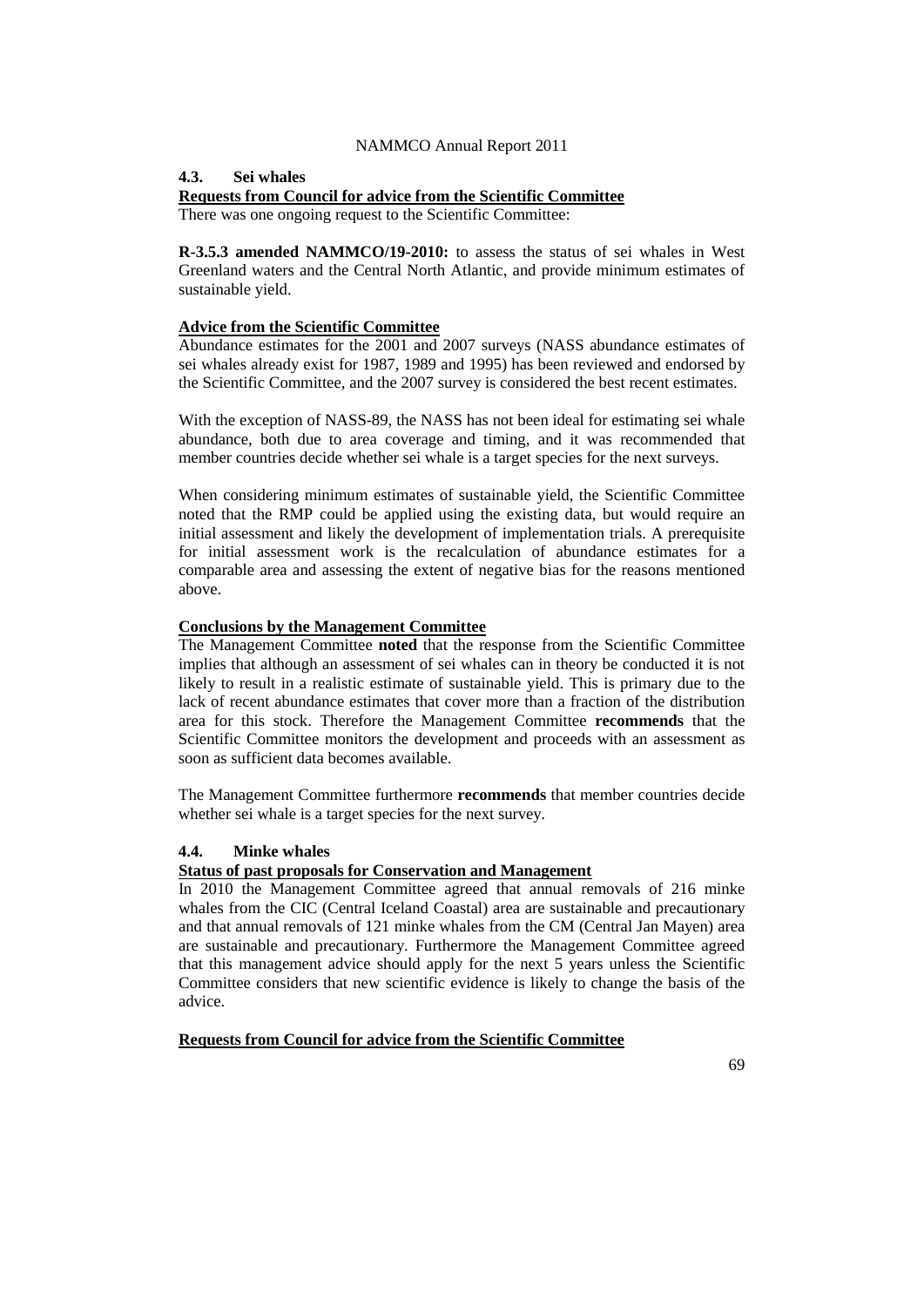There was one ongoing request to the Scientific Committee:

**R-3.3.4 - NAMMCO/17-2008: t**o conduct a full assessment, including long-term sustainability of catches, of common minke whales in the Central North Atlantic once results from the 2009 survey become available.

#### **Advice from the Scientific Committee**

The 2007 abundance estimates for all areas, but Norway, have now been provided to, reviewed and endorsed by the Scientific Committee.

In addition corrected total estimates for the 2007 and 2009 Icelandic aerial surveys have also been endorsed. It was agreed that the new evidence strengthened the conclusion that the observed decline in minke whale abundance in coastal Icelandic areas represents a real decline. The inclusion of the 2008 survey demonstrates that minke whale abundance exhibits great fluctuations from year to year. Several conclusions were agreed upon (see Section 3.1, page 239)*.*

At **NAMMCO/19 2010** the Management Committee for Cetaceans recommended a correction for *h*(0) and error in the 2007 and 2009 survey as soon as possible to adjust the management advice. Based on the corrected estimates plus the 2010 catch of 60 minke whales, it was concluded that annual removals of up to 229 minke whales from the CIC area are safe and precautionary. The advice may apply for the next 5 years (2011-2016).

In 2010 the Management Committee also recommended calculating, as soon as possible, catch limits based on running the RMP on the Central North Atlantic medium area, with catch cascade allocation of catches to small areas. The Scientific Committee concludes that, as a first step, decisions must be made on input parameters.

The Scientific Committee reiterated the recommendation that all genetic samples in the NAMMCO area be analysed for kin comparisons in order to obtain a better understanding of stock structure.

## **Conclusions by the Management Committee**

The Management Committee **noted** the report from the Scientific Committee and **endorsed** its recommendations.

#### **Proposals for conservation and management**

The Management Committee endorsed the new estimates and concluded that annual removals of up to 229 minke whales from the CIC area are safe and precautionary at least for the period  $2011 - 2016$ .

#### **4.5 Narwhal – West Greenland**

# **Status of past proposals for Conservation and Management**

In 2010 the Management Committee strongly recommended that "struck and lost" data be collected from all areas and types of hunt and that all "struck and lost" animals be included in the management advice.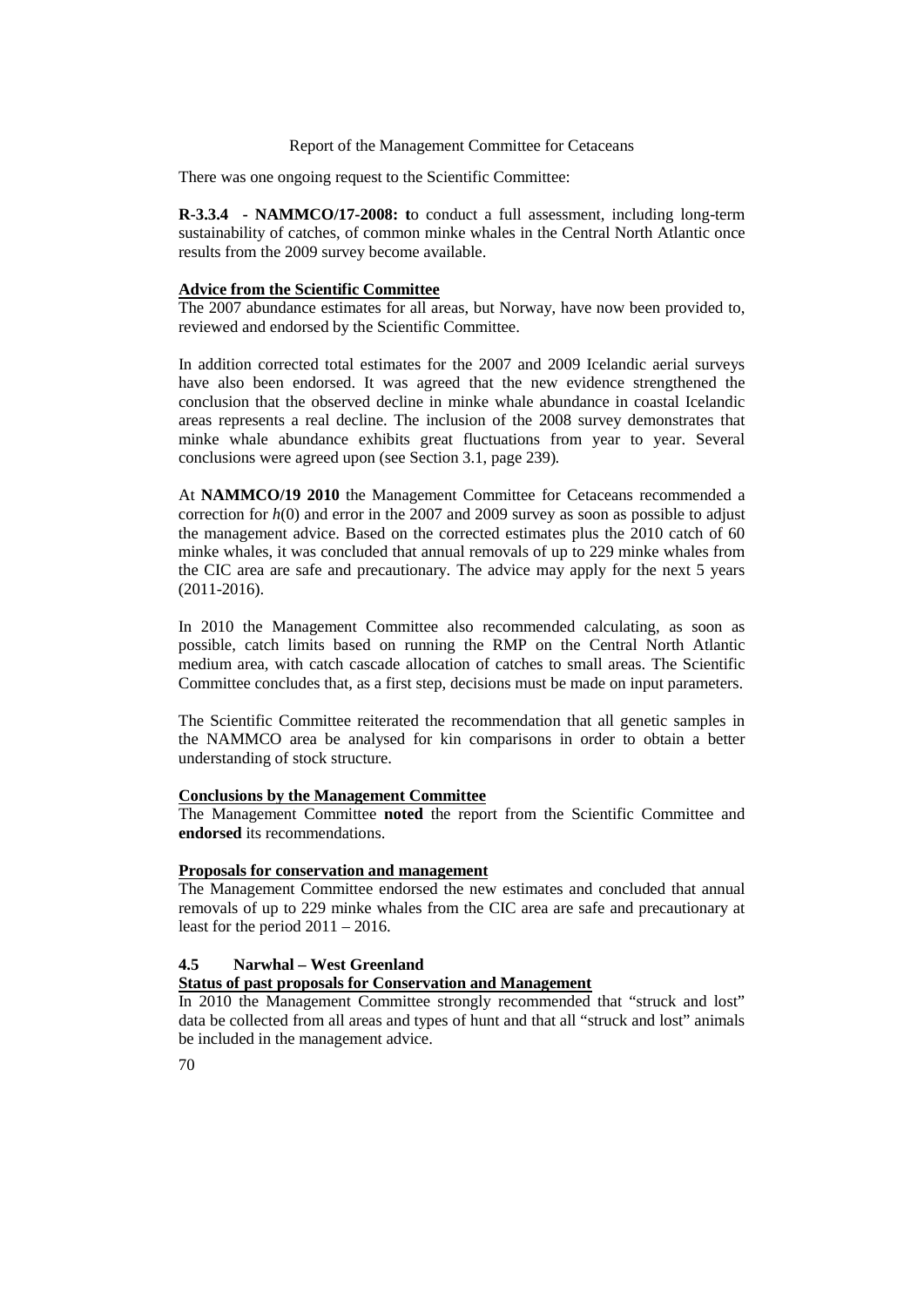Greenland drew attention to the revised Executive order no 7 of 29 March 2011 on protection and hunting of beluga and narwhals, which incorporates the request for "struck and lost" data. The recommendation has been implemented for several years prior to the Executive order via the reporting scheme on hunting.

# **Requests for advice from the Scientific Committee**

There were one standing request, one ongoing and one new request to the Scientific Committee:

**R-3.4.11 – NAMMCO/17-2008:** to update the assessment of both narwhale and beluga when new data is available (standing).

**R-3.4.10 - NAMMCO/14-2005:** future surveys for beluga and narwhal should be planned using the international expertise available through the Scientific Committee, and with input from hunters at the planning stage. In addition, if and when new survey methods are applied, they should be calibrated against previously used methods so that the validity of the survey series for determining trends in abundance is ensured (ongoing).

**R-3.4.12 - NAMMCO/19-2010:** to provide advice on sustainable takes for narwhal from the Kane Basin in spring, summer and fall.

#### **Advice from the Scientific Committee**

**R-3.4.12:** The request is part of the Terms of Reference for the NAMMCO/JCNB JWG meeting scheduled for 12 – 18 February 2012.

An aerial survey in West Greenland is scheduled for the spring 2012. The primary targets will be narwhal and beluga, and the secondary target will include bowhead whale and walrus.

A Narwhal and Beluga Age Estimation Workshop is planned as 3 separate submeetings: *i*) a symposium style workshop over 2 days immediately prior to the Society for Marine Mammalogy (SMM) conference in Tampa, Florida, 26-27 November 2011, *ii*) a hands-on laboratory-based beluga tooth workshop of 4-5 days after the SMM conference, and *iii)* a narwhal tusk workshop over a day in Copenhagen in conjunction with the JWG meeting (12-18 February).

#### **Conclusions by the Management Committee**

The Management Committee **noted** the report and also that new information would likely be available after the planned meeting of the NAMMCO/JCNB JWG.

#### **4.6 Beluga - West Greenland**

Greenland reiterated the information given under agenda item 4.5 Narwhal.

## **Requests by Council for advice from the Scientific Committee**

There were two ongoing and one new request to the Scientific Committee: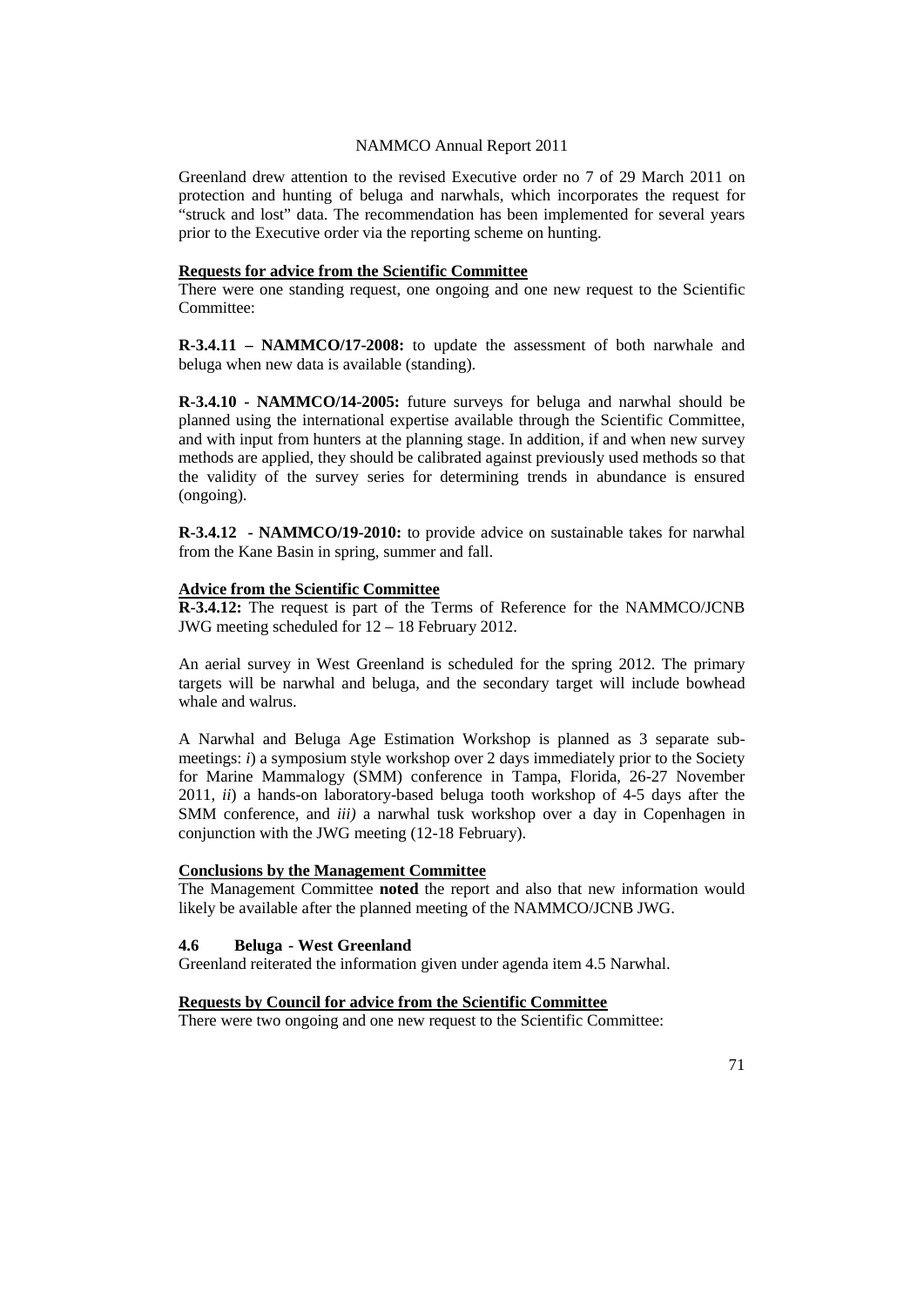**R-3.4.9 - NAMMCO/15-2005:** to provide advice on the effects of human disturbance, including noise and shipping activities, on the distribution, behaviour and conservation status of belugas, particularly in West Greenland. In 2009 (NAMMCO/18) it was further specified that there was no need for a broad assessment for all marine mammals, and that focus would be on walrus, narwhal and beluga (ongoing).

**R-3.4.10 - NAMMCO/15–2005:** future surveys for beluga and narwhal should be planned using the international expertise available through the Scientific Committee of NAMMCO, and with input from hunters at the planning stage. In addition, if and when new survey methods are applied, they should be calibrated against previously used methods so that the validity of the survey series for determining trends in abundance is ensured (ongoing).

**R-3.4.13 - NAMMCO/19–2010:** to reconsider the temporal and geographical restrictions on the takes of beluga from West Greenland within the framework of the NAMMCO/JCNB JWG in view of recent dynamic changes in the environment.

## **Advice from the Scientific Committee**

**R-3.4.13:** The request is part of the Terms of Reference for the NAMMCO/JCNB JWG meeting scheduled for 12 – 18 February 2012.

## **Conclusions by the Management Committee**

The Management Committee **noted** that new information would likely be available after the planned meeting of the NAMMCO/JCNB JWG.

## **4.7 Northern bottlenose whales**

The Management Committee noted that that the T-NASS and CODA data will be combined for a model-based reanalysis and that Faroese data will be included.

## **4.8 Killer whales**

# **Requests by Council for advice from the Scientific Committee**

There is one ongoing request:

**R-3.7.2-NAMMCO/13-2004:** to review the knowledge on the abundance, stock structure, migration and feeding ecology of killer whales in the North Atlantic, and to provide advice on research needs to improve this knowledge. Priority should be given to killer whales in the West Greenland – Eastern Canada area.

## **Advice from the Scientific Committee**

The status of knowledge on this species is unchanged and it is unlikely that substantial progress will be made in the near future.

## **Conclusions by the Management Committee**

The Management Committee **noted** the update and that the request is pending.

# **4.9 Long-finned pilot whales**

# **Past proposals for conservation and management**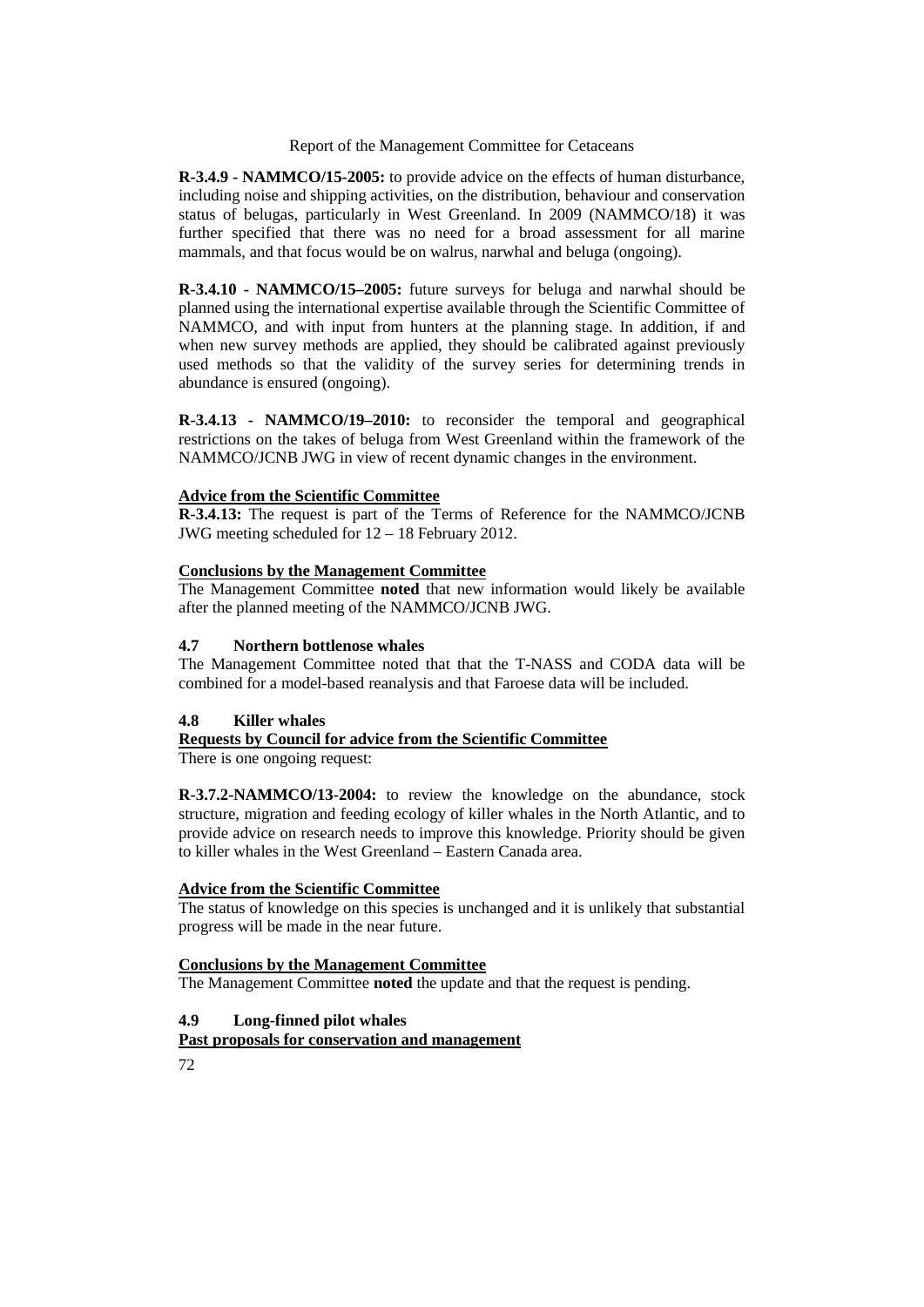The Management Committee recalled that in 1997, the general Management Committee had concluded the following:

"The Management Committee noted the findings and conclusions of the Scientific Committee, through its review of the ICES Study Group Report and the analysis of data from NASS-95 with respect to the status of long-finned pilot whales in the North Atlantic, which also confirmed that the best available abundance estimate of pilot whales in the Central and Northeast Atlantic is 778,000. With respect to stock identity it was noted that there is more than one stock throughout the entire North Atlantic, while the two extreme hypotheses of i) a single stock across the entire North Atlantic stock, and ii) a discrete, localised stock restricted to Faroese waters, had been ruled out.

The Management Committee further noted the conclusions of the Scientific Committee that the effects of the drive hunt of pilot whales in the Faroe Islands have had a negligible effect on the population, and that an annual catch of 2,000 individuals in the eastern Atlantic corresponds to an exploitation rate of 0.26%.

Based on the comprehensive advice which had now been provided by the Scientific Committee to requests forwarded from the Council, the Management Committee concluded that the drive hunt of pilot whales in the Faroe Islands is sustainable."

#### **Requests by Council for advice from the Scientific Committee**

There was one ongoing and one new request for advice from the Scientific Committee:

**R-3.8.4 - NAMMCO/16-2007:** to complete an updated abundance estimate for pilot whales based on new data from T-NASS as a matter of priority (ongoing).

**R-3.8.5 - NAMMCO/19–2010:** to assess the status of long-finned pilot whales in West Greenland waters and provide minimum estimates of sustainable yield.

## **Advice from the Scientific Committee**

Abundance estimates for all areas but Norway, including a Conventional Distance Sampling abundance estimate for the Iceland-Faroese shipboard area, have been provided to, reviewed and endorsed by the Scientific Committee. There are no firm conclusions on trends, due to difficulties in inferring from the index areas and possible changes in operational biases among the surveys. It was recommended that future surveys must have a clear and carefully designed protocol for defining pilot whale groups and estimating group sizes.

## **Conclusions by the Management Committee**

The Management Committee **welcomed** the new abundance estimate of 128,093 (95% CI:75,682 to 216, 802) pilot whales in the Iceland-Faroese survey area, based on data from T-NASS in 2007, noting the conclusions of the Scientific Committee that this is currently the best available estimate.

The Management Committee **endorsed** the recommendations for further research to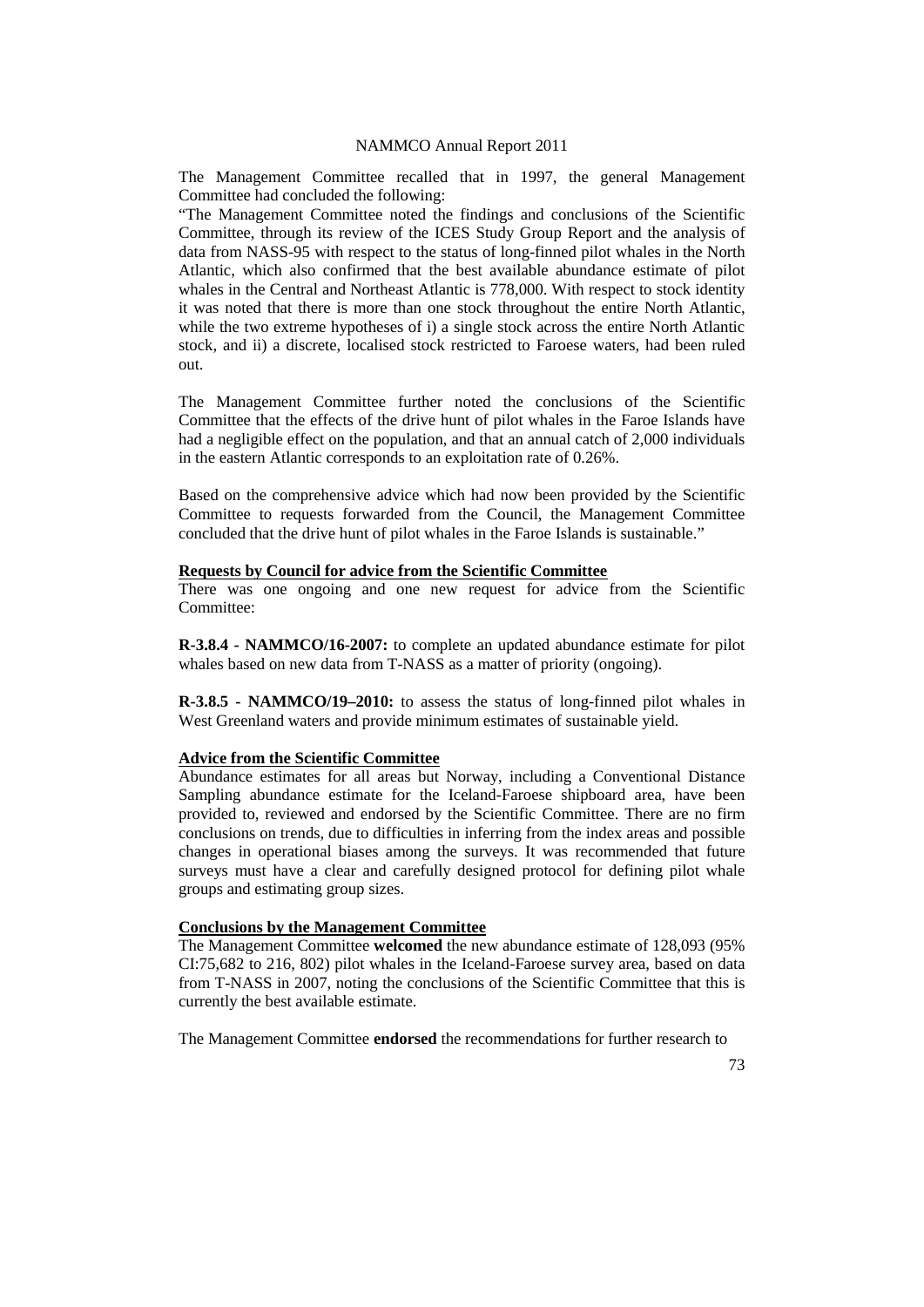improve the basis for providing more robust estimates of pilot whale abundance, which include:

- tracking animals from as many schools as possible
- additional work on trends, abundance, and stock structure
- timely implementation of a long-term monitoring programme.

The Management Committee **noted** that although this new estimate gives a figure much lower than the former best estimate from the 1989 survey, it cannot be interpreted as an indication of a decrease in the stock. The survey area from which the new estimate derives was much smaller and the survey was conducted earlier in the year. No firm conclusions about trends in pilot whale abundance could be inferred from a review of data from the entire series of sightings surveys since 1987. The Management Committee therefore concluded that, given this information, there was no reason to assume that the pilot whale stock utilised in the Faroe Islands is being overexploited.

#### **New proposals and recommendations for scientific research**

The Management Committee **agreed** to request the Scientific Committee to continue work to complete a full assessment of pilot whales in the North Atlantic and provide advice on the sustainability of catches, as soon as necessary further information becomes available, with particular emphasis on the Faroese area and East and West Greenland.

The Management Committee **noted** that the utilization of pilot whales in the Faroe Islands continues to be an opportunistic catch, as has been the case for centuries. Total catches of pilot whales may vary from year to year and setting a total allowable annual catches is not considered appropriate for this form of utilisation. Noting that it could take some time before an updated full assessment can be completed, the Management Committee **agreed** to request the Scientific Committee to provide a general indication of the level of abundance of pilot whales required to sustain an annual catch equivalent to the annual average of the Faroese catch in the years since 1997.

# **4.10 White-beaked, white-sided and bottlenose dolphins Requests from Council for advice from the Scientific Committee**

There was one pending request to the Scientific Committee:

**R-3.9.6 - NAMMCO/13-2004:** to carry out assessments of these species when sufficient information was available on stock delineation, distribution, abundance and biological parameters to initiate the work.

#### **Advice from the Scientific Committee**

Abundance estimates are missing for dolphins in the Icelandic-Faroese area, the Icelandic coastal area and off Norway. Endorsed estimate for **white-beaked dolphins** in West Greenland is 9,827 (6,723 – 14,365). It was recommended that the analysis of the Icelandic and Faroese shipboard survey data as well as the analysis of the last two Icelandic coastal aerial surveys be carried out as soon as possible.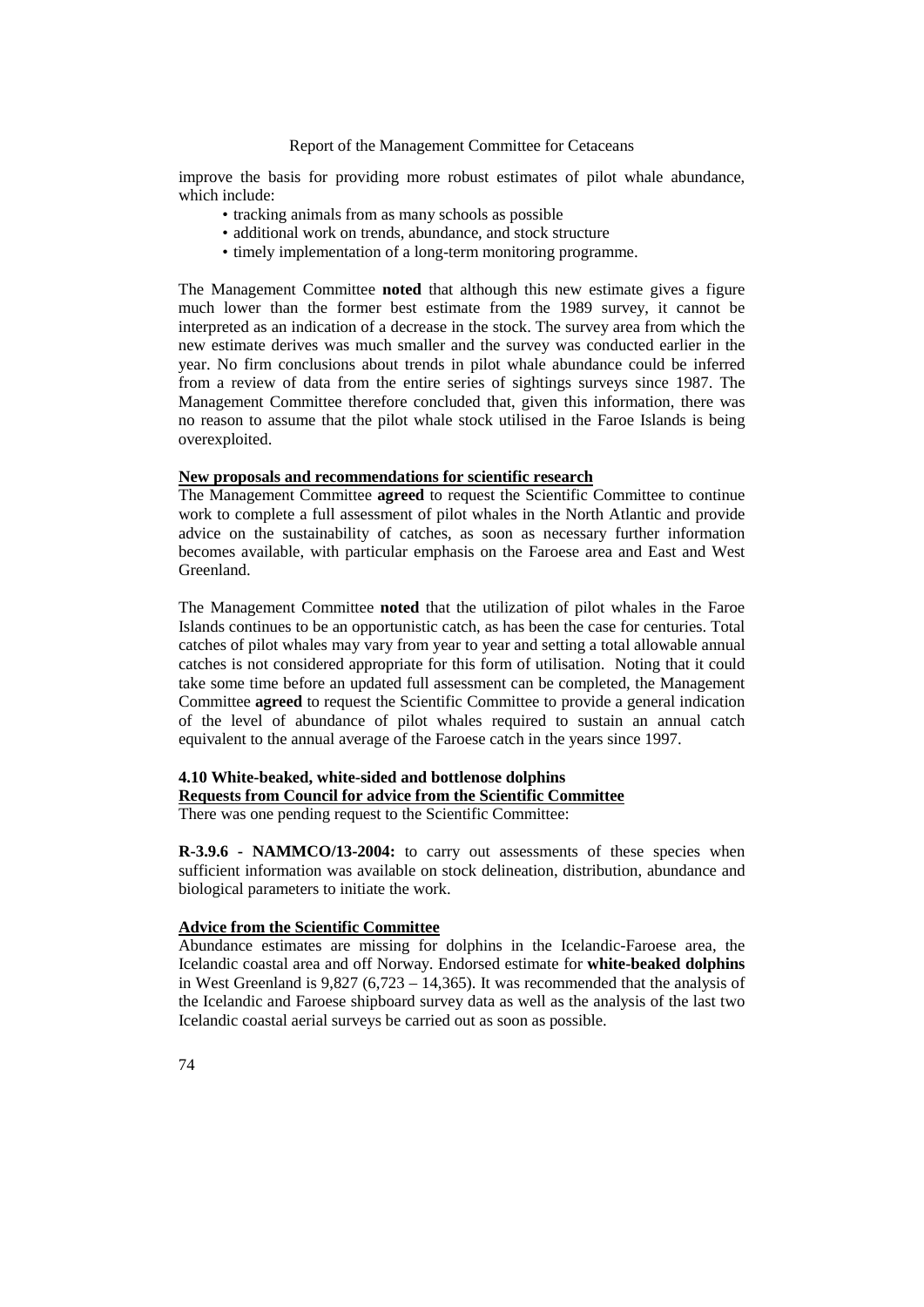Preliminary estimates of life history parameters for **white-sided dolphins** from the Faroe Islands had been reviewed, together with information on movements and genetics. Updated information on diet reveals that fish predated by white-sided dolphin are small, most frequently between 3 and 10 cm.

Data are still not sufficient for an assessment and the recommendation was reiterated that the Faroese samples for diet and life history parameters from 350 **white-sided dolphins** be finalised.

#### **Conclusions by the Management Committee**

The Management Committee **noted** that data are still lacking in order to make an assessment. It furthermore **endorsed** the recommendation that the Faroese samples for diet and life history parameters be finalised.

#### **Risso's dolphin**

The 24 dolphins killed in the Faroe Islands (8 males and 16 females) have been examined and sampled, and the completion and publication of this work was encouraged in order to add to the understanding of the species poorly known biology and ecology in the North Atlantic.

#### **Conclusion by the Management Committee**

The Management Committee **noted** the presented information.

# **4.11 Harbour porpoise**

#### **Requests for advice from the Scientific Committee**

One ongoing request to the Scientific Committee:

**R-3.10.1 - NAMMCO/7-1997:** to conduct a comprehensive assessment of the harbour porpoise throughout its range.

## **Advice from the Scientific Committee**

2007 abundance estimates for all areas, but Norway, have now been provided to, reviewed and endorsed by the Scientific Committee, including an additional aerial estimate for the Faroese coastal area from 2009.

The Icelandic survey had produced the best available estimate for this area, which is a large improvement relative to previous NASS surveys. Given the differences in survey methods between years, the trend analysis in previous studies is likely not applicable. To estimate trends, further surveys optimized for harbour porpoises are required.

Analysis of harbour porpoises caught in West Greenland in 2009 showed a better body condition and more varied diet than porpoises caught in 1988-1995. It was noted that this could be due to a difference in the timing of the sampling.

The Scientific Committee recommended that an assessment meeting for harbour porpoises in all areas be held during the fall of 2012. Prior to this meeting total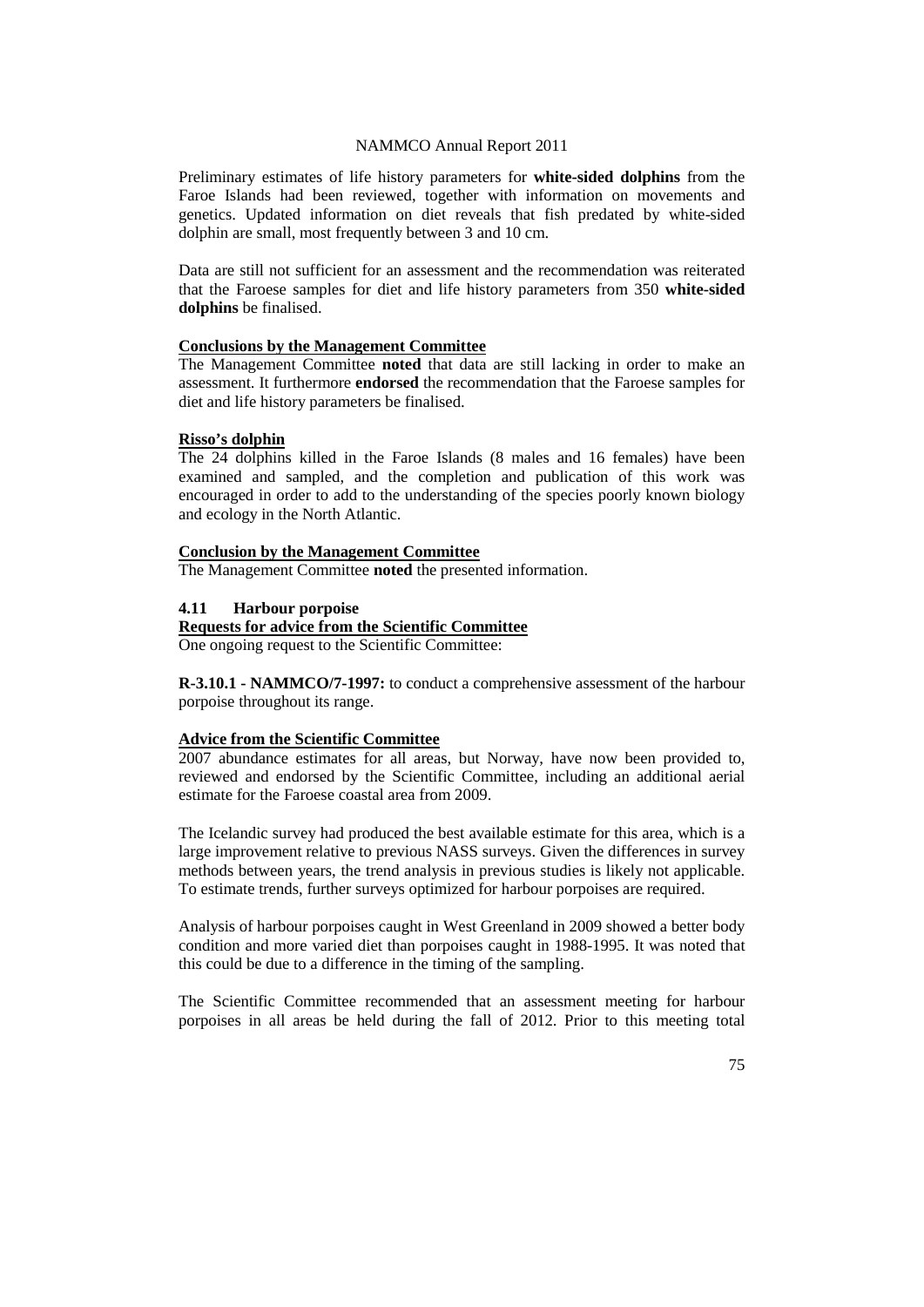removal estimates for all areas, and abundance estimates from the 2007 survey in Iceland and the 2010 survey in the Faroe Islands should be available.

#### **Conclusions by the Management Committee**

The Management Committee **noted** the update of information and recommended that an assessment meeting be held in 2112.

## **4.12 Bowhead whale**

## **Update by the Scientific Committee**

Observations of bowhead whales around Svalbard Norway from 1940 to 2009 show an increase during the last decade. This could be due both to an increase in the numbers of whales, or due to increased tourism and a dedicated reporting system.

Studies conducted in Disko Bay will continue, and acoustic monitoring in Baffin Bay will start in the fall 2011. Bowhead whales will be a secondary target species of an aerial survey planned for spring 2012 in Greenland.

## **Conclusions by the Management Committee**

The Management Committee **noted** the presented information.

## **4.13 Sperm whale**

## **Update by the Scientific Committee:**

No abundance estimates are available from T-NASS.

The T-NASS acoustic data from Iceland have been analysed following a methodological course in November 2009 sponsored by NAMMCO. Subsequently a technical problem has been discovered with the data. This can be solved but a reprocessing of the data is required. The Scientific Committee recommended that the reanalysis of the data is carried out and abundance estimate finalised, and it urged the Secretariat to find a suitable agreement with the Sea Mammal Research Unit (SMRU).

Greenland also welcomed the recommendations from the Scientific Committee, especially the development of common sampling protocols for epidemic disease outbreaks and informed about the incidence of dead sperm whales from March and May 2011, where there were samples from one animal. It informed that there was no conclusion at the moment on the evaluation of samples.

#### **Conclusions by the Management Committee**

The Management Committee **noted** the update and **recommended** that the data be reprocessed.

## **4.14 Survey planning**

In 2010, the Management Committee for Cetaceans tasked the Scientific Committee to begin planning the next surveys.

76 The Management Committee **commended** the efforts made by the Scientific Committee in the planning of the next survey. It welcomed the idea of mounting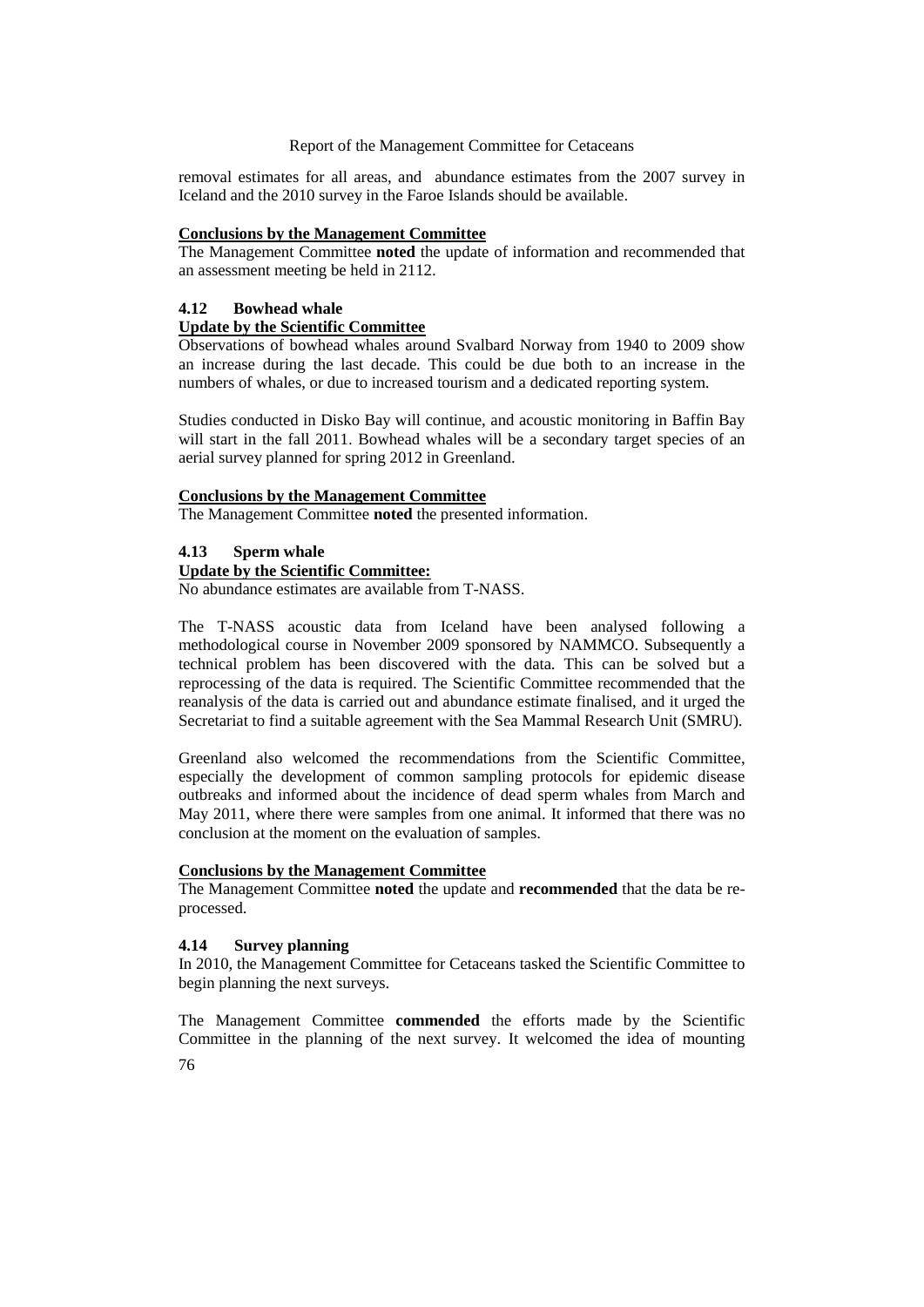another international large synoptic survey, with a strong will to coordinate with other ongoing surveys in the area, especially the European CODA/SCANS and the USA SNESSA.

The next survey year will depend on several factors, and it is anticipated that the first possible year will be 2014 and the period 2014- 2017. While recognising national priorities, the Management Committee recommended that NAMMCO countries make every effort possible to ensure the coordination of the survey in terms of timing and coverage (synoptic survey within the same year). This will make the survey comparable to the previous five NASS. The Management Committee endorsed the idea of appointing an overall Survey Coordinator.

Norway informed the Committee that it would as with the T-NASS not alter their survey plans *i.e* would not survey the same year and that they would have minke whales as the only target species.

The Management Committee **requested** the Scientific Committee to continue their diligent planning of the survey, taking care to ensure that the coverage of the survey and the methodology would be adequate for obtaining reliable data for the main target species.

# **5. PROCEDURES FOR DECISION–MAKING ON CONSERVATION AND MANAGEMENT MEASURES**

#### **5.1 General Models**

In 2010 the Management Committee recommended that the Scientific Committee investigate how NAMMCO can take over a larger and more direct role in developing advice for conservation and management of baleen whales. The Management Committee recognised that the RMP-like approach previously endorsed (NAMMCO/18-2009) in most cases cannot be applied immediately to stocks of baleen whales in the NAMMCO area. Although considerable work has already been done by the Scientific Committee of the IWC as part of RMP implementation for some stocks (North Atlantic minke and fin whales) further simulation testing is needed for the modifications recommended by NAMMCO (*e.g.* different tuning levels). As described in Table 2 (Section 3.1, pages 285-6) for many species/stocks that have not been subject to the RMP implementation process, more work would be required before an RMP-like management procedure could be implemented.

The Management Committee **noted** that as described in the Scientific Committee report, there can be considerable costs related to the implementation of a RMP-like approach for the management of all whale stocks in the North Atlantic. However, the implementation has to a large degree been completed for minke and fin whales in the Central and North East Atlantic, and a RMP-like approach could possibly also be implemented for humpback whales in this area without too many resources.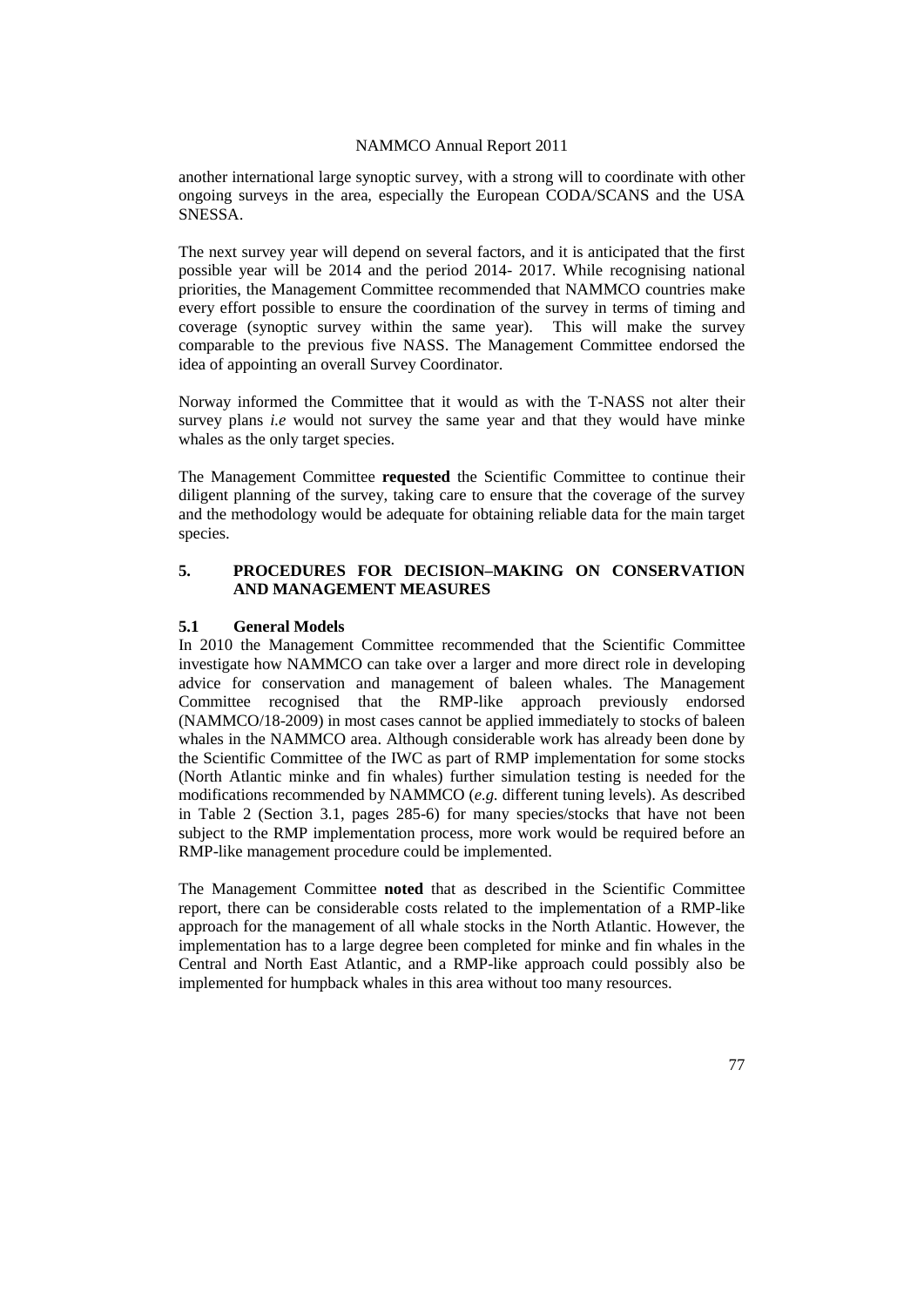# **JOINT SESSION OF BOTH MANAGEMENT COMMITTEES**

## **6. ECOSYSTEM BASED MANAGEMENT**

No issues were raised under this agenda item.

## **7. USER KNOWLEDGE IN MANAGEMENT DECISION-MAKING**

Greenland informed that it had started to implement the Greenland relevant recommendation given during the NAMMCO workshop on User Knowledge from 2003. The implementations can be seen in revised executive orders, and that it has started information campaigns on the importance of delivery of catch data, including struck and lost and by-catches in connection with meetings with municipalities and relevant organisations and during the public hearings along the coast.

Greenland also informed that it is involved in a project where there is collection of hunter observation of presence of natural resources, and that some of the recommendations transformed to the municipalities.

## **8. RELATED MANAGEMENT ISSUES**

## **8.1 Marine-mammal – fisheries interaction**

In 2009 the Management Committee endorsed the recommended project "Modelling of marine mammals in the Ecosystem – the Barents sea and Icelandic waters". The Management Committee noted that some funding had been secured from the Nordic Council of Ministers to create a network and to write the application for the overall project. The project has a Steering Committee outside of NAMMCO but with participation from the Secretariat and the Scientific Committee (Walløe), and Matís in Iceland has been contracted to coordinate and write the application. The project reports to the Scientific Committee. The management Committee noted that there would be a meeting of the network just following the NAMMCO 20.

Greenland emphasised the importance of ecosystem-based management issues, noting that several agenda items deal with these issues and regrets that there are no substantial debate.

The Management Committee **reiterated** its support for the progress of this project and **urged** that financing bodies are identified and the application for funding is submitted.

## **8.2 Environmental questions**

No issues were raised under this agenda item.

## **8.3 By-catch data and monitoring**

The NAMMCO-ICES workshop on by-catch monitoring reviewed indirect and direct by-catch monitoring, data collection, and fleet data needed for raising estimates to fleet level. Development of a Guidelines manual on best practices in by-catch monitoring as an ICES Cooperative Research Report is still ongoing.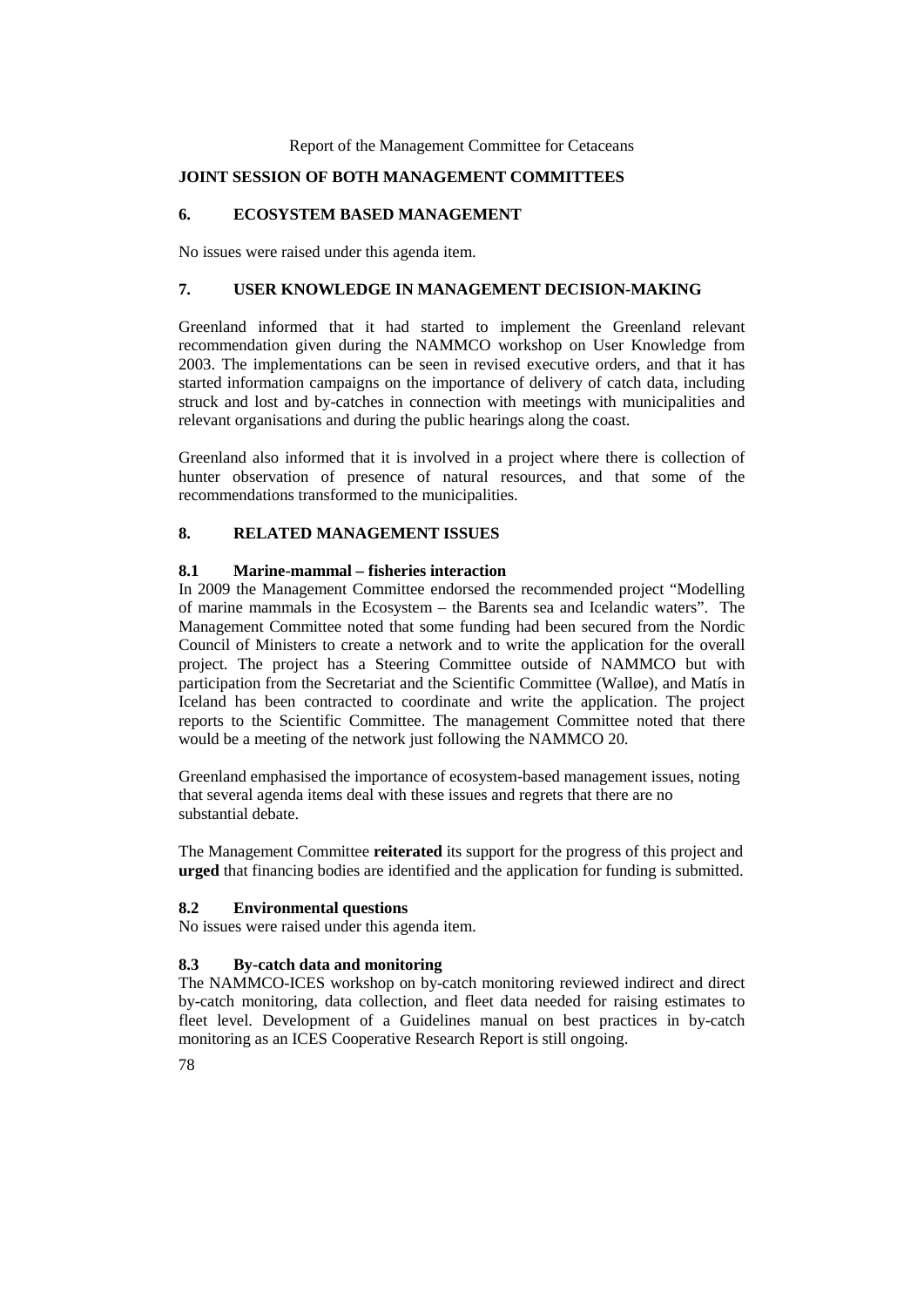The Management Committee **reiterated** that accurate estimates of total removals are essential for the assessment of all species and **strongly recommends** that Norway and Iceland provide estimates of by-catch. It was also noted that a reliable abundance estimate of porpoises had been endorsed for Iceland but that such abundance estimate was still missing for Norway.

The Management Committee **encouraged** Iceland, Norway and the Faroe Islands to proceed with the implementation and results analysis of their by-catch monitoring systems, and it reiterates its recommendation to Greenland to investigate the degree to which by-catch is reported as catch.

PINRO in the Russian Federation has plans to implement by-catch monitoring in the White Sea.

Norway informed the Committee that after the Joint NAMMCO-ICES workshop, Norway has extrapolated by-catches from the monitored segment of the fleet to the entire fleet. Based on a 3-year average, this provides an estimate of by-caught harbour porpoises with a coefficient of variance of about 30%. This implies that the current Norwegian method for estimating marine mammal by-catches provides estimates of acceptable precision.

A small revision of the reporting system on catch, by-catch and "struck and lost" is still underway in Greenland. A process of digitalization of the hunting license system and the reporting system might incorporate these issues.

Iceland and Norway have introduced and implemented the electronic logbook on all vessels over a certain size making reporting of by-catch mandatory. In the Faroe Islands the electronic logbook system is also introduced, and makes by-catch mandatory, but it has not been installed in all vessels yet.

The Management Committee **endorsed** the recommendations from the Scientific Committee and **noted** the updates from member countries.

#### **8.4 Other topics - Catch reporting system**

Greenland informed that the recommendation of data collection of "struck and lost" is being followed by a campaign and that all hunters have been made aware of the importance of catch reporting.

Iceland reported that contrary to the statement in the Scientific Committee report it already has a reporting system for small cetaceans and seals, for all boats with a fishing permit. Hunters are obliged to report all catches.

The Management Committee **endorsed** the recommendation from the Scientific Committee that all takes of all species should be reported and that a reporting system for all species with an allowed hunt should be in place for all areas. It also **noted** the update from member countries.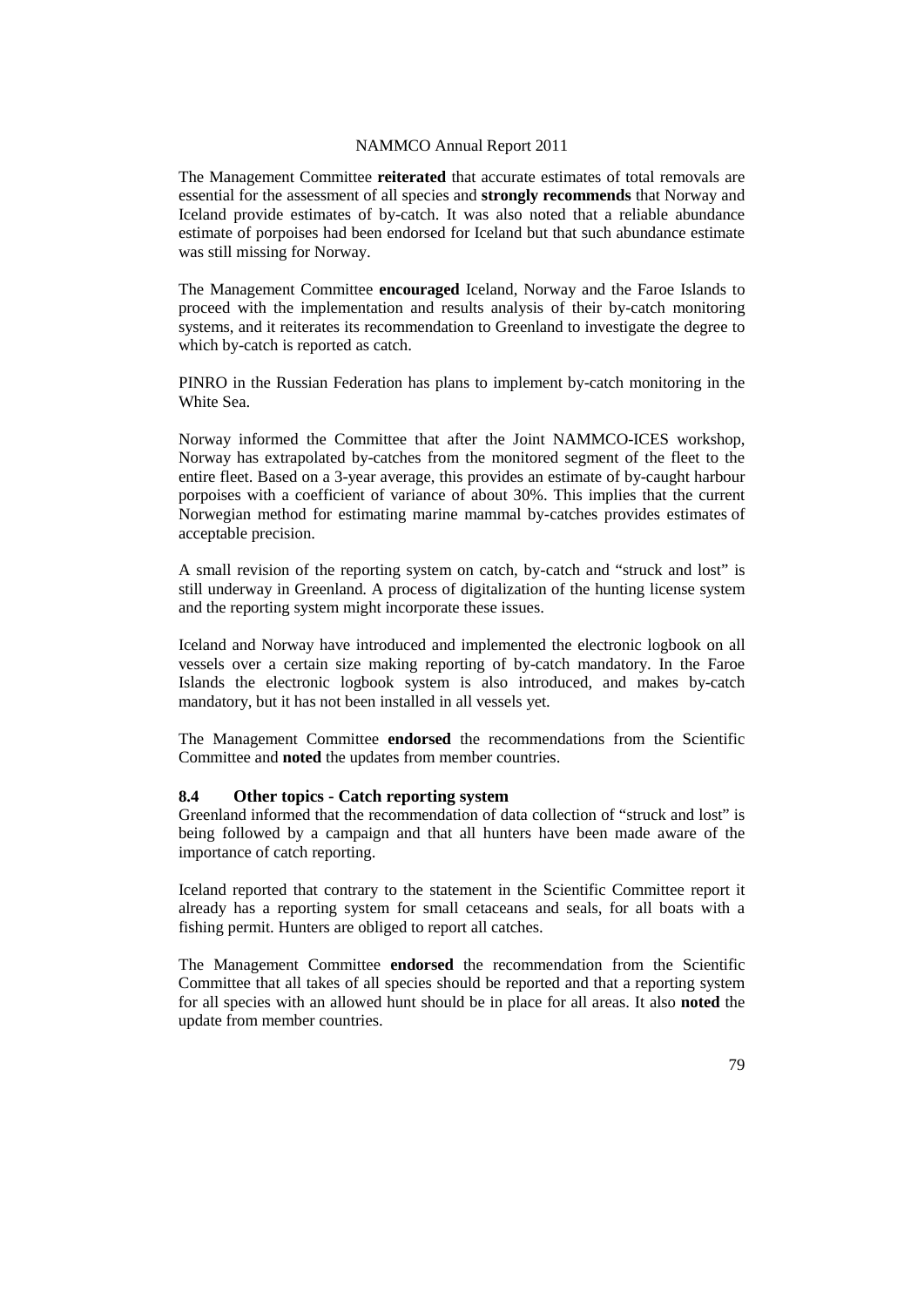Appendix 1

## **AGENDA**

- 1. CHAIRMAN'S OPENING REMARKS
- 2. ADOPTION OF AGENDA
- 3. APPOINTMENT OF RAPPORTEUR

## 4. CONSERVATION AND MANAGEMENT MEASURES FOR WHALE **STOCKS**

4.1 Fin whales

*East-Greenland –Iceland stock W.Greenland Faroe Islands*

- Status of past proposals
- Requests by Council for advice from the Scientific Committee
- Responses by the Scientific Committee
- New proposals and recommendations for scientific research
- Proposals for conservation and management

# 4.2 Humpback whales

# *Greenland*

- Status of past proposals
- Requests by Council for advice from the Scientific Committee
- Responses by the Scientific Committee
- New proposals and recommendations for scientific research
- Proposals for conservation and management

# 4.3 Sei whales

- Status of past proposals
- Requests by Council for advice from the Scientific Committee
- Responses by the Scientific Committee
- New proposals and recommendations for scientific research
- Proposals for conservation and management
- 4.4 Minke whales

# *Central North Atlantic West Greenland*

- Status of past proposals
- Requests by Council for advice from the Scientific Committee
- Responses by the Scientific Committee
- New proposals and recommendations for scientific research
- Proposals for conservation and management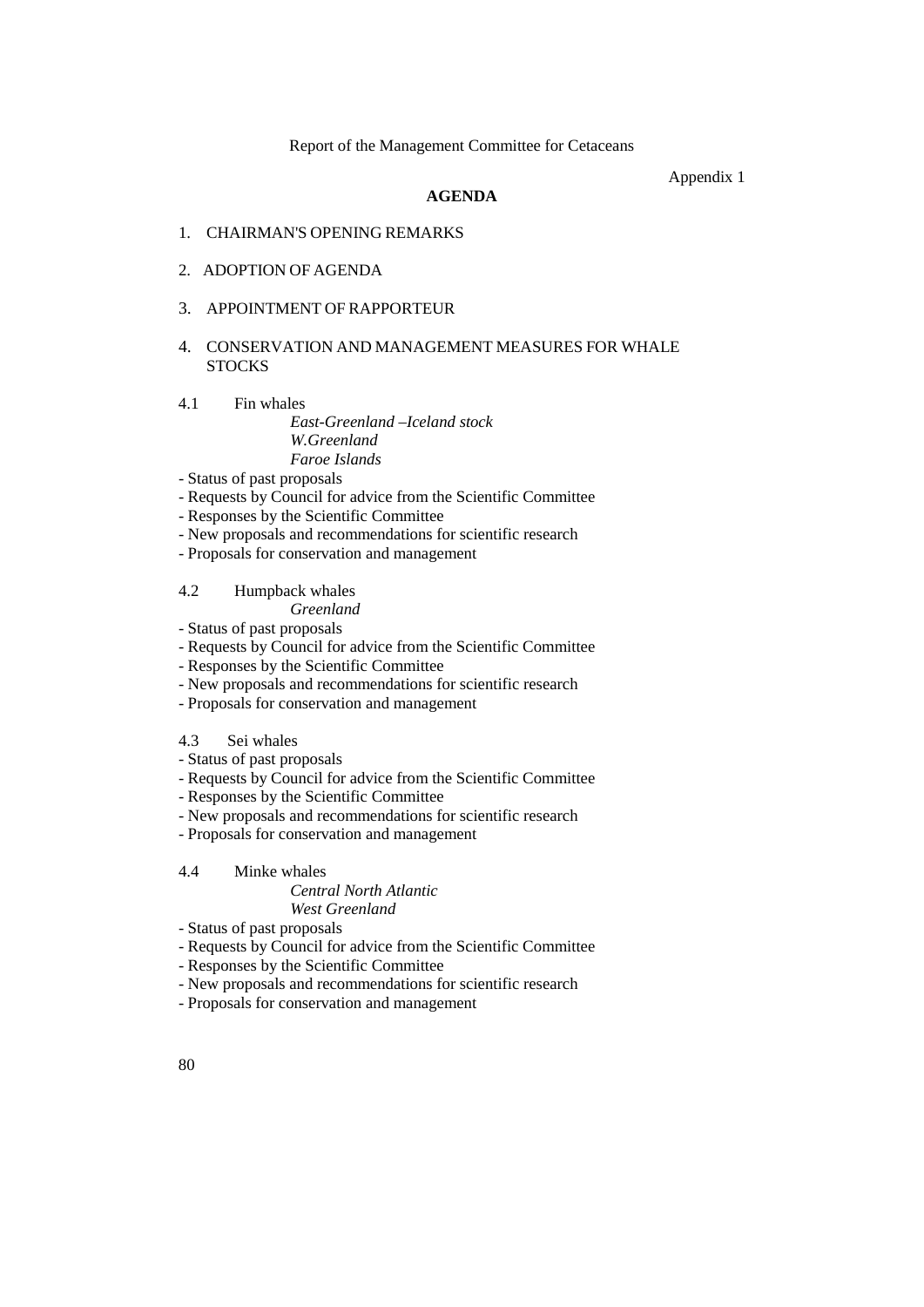#### 4.5 Narwhal

#### *West Greenland*

- Status of past proposals
- Requests by Council for advice from the Scientific Committee
- Responses by the Scientific Committee
- New proposals and recommendations for scientific research
- Proposals for conservation and management

#### 4.6 Beluga

#### *West Greenland*

- Status of past proposals
- Requests by Council for advice from the Scientific Committee
- Responses by the Scientific Committee
- New proposals and recommendations for scientific research
- Proposals for conservation and management

## 4.7 Northern bottlenose whales

- Status of past proposals
- Requests by Council for advice from the Scientific Committee
- Responses by the Scientific Committee
- New proposals and recommendations for scientific research
- Proposals for conservation and management

## 4.8 Killer whales

- Status of past proposals
- Requests by Council for advice from the Scientific Committee
- Responses by the Scientific Committee
- New proposals and recommendations for scientific research
- Proposals for conservation and management

## 4.9 Long-finned pilot whales

- Status of past proposals
- Requests by Council for advice from the Scientific Committee
- Responses by the Scientific Committee
- New proposals and recommendations for scientific research
- Proposals for conservation and management

#### 4.10 White-beaked, white-sided and bottlenose dolphins

- Status of past proposals
- Requests by Council for advice from the Scientific Committee
- Responses by the Scientific Committee
- New proposals and recommendations for scientific research
- Proposals for conservation and management
- 4.11 Harbour porpoise
- Status of past proposals
- Requests by Council for advice from the Scientific Committee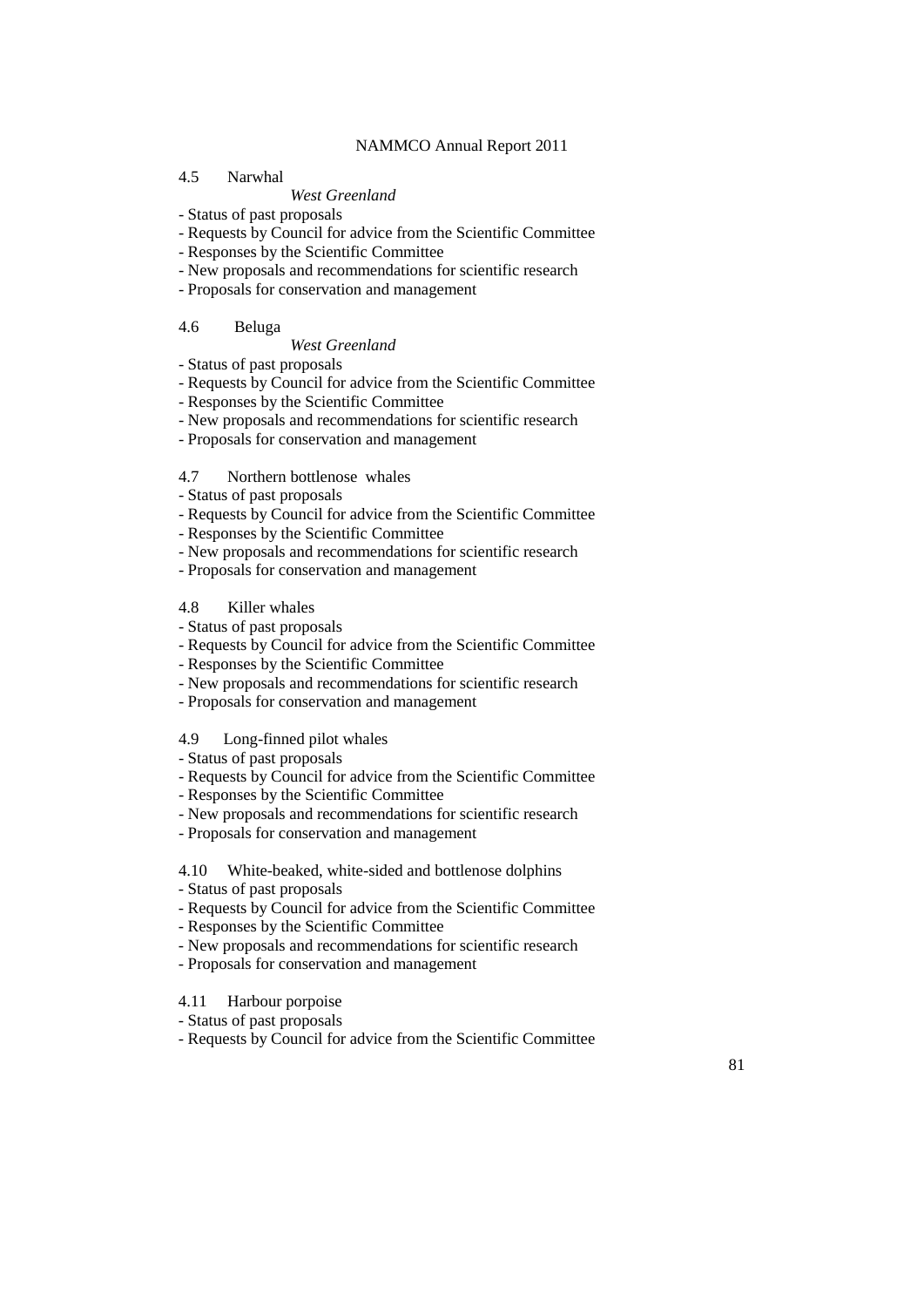- Responses by the Scientific Committee
- New proposals and recommendations for scientific research
- Proposals for conservation and management
- 4.12 Bowhead whale
- Status of past proposals
- Requests by Council for advice from the Scientific Committee
- Responses by the Scientific Committee
- New proposals and recommendations for scientific research
- Proposals for conservation and management
- 4.13 Sperm whale
- Status of past proposals
- Requests by Council for advice from the Scientific Committee
- Responses by the Scientific Committee
- New proposals and recommendations for scientific research
- Proposals for conservation and management
- 5. PROCEDURES FOR DECISION-MAKING ON CONSERVATION AND MANAGEMENT MEASURES
- 5.1 General Models
- 6. ECOSYSTEM-BASED MANAGEMENT
- 7. USER KNOWLEDGE IN MANAGEMENT DECISION-MAKING
- 8. RELATED MANAGEMENT ISSUES
- 8.1 Marine mammal fisheries interactions<br>8.2 Environmental questions
- 8.2 Environmental questions<br>8.3 By-catch data and monito
- By-catch data and monitoring
- 8.4 Other topics
- 9. ANY OTHER BUSINESS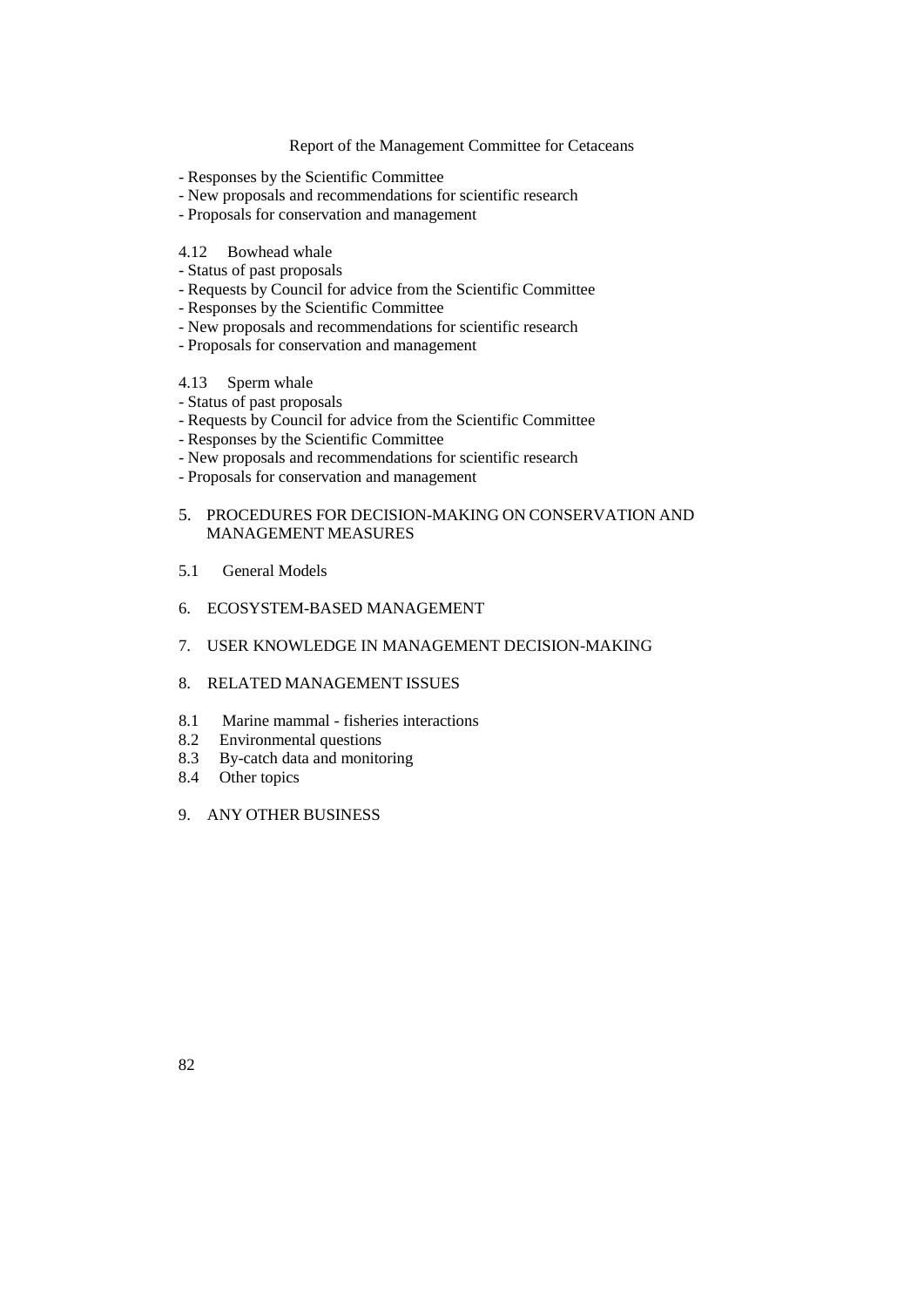Appendix 2

# **LIST OF DOCUMENTS**

| Document no                       | <b>Title</b>                                                                                                       | Agenda item       |
|-----------------------------------|--------------------------------------------------------------------------------------------------------------------|-------------------|
| NAMMCO/20/MC/1                    | List of Documents                                                                                                  |                   |
| NAMMCO/20/MC/2                    | Agenda                                                                                                             | 2.                |
| NAMMCO/20/MC/3                    | <b>Status of Past Proposals for Conservation</b><br>and Management                                                 | 4.                |
| NAMMCO/20/MC/4                    | Summary of Requests by NAMMCO<br>Council to the Scientific Committee, and<br>Responses by the Scientific Committee | 4.                |
| NAMMCO/20/MC/5                    | Recommendations to member countries<br>2010                                                                        | 4.                |
| NAMMCO/20/6 and<br><b>ANNEXES</b> | Report of the Eighteenth Meeting of the<br>Scientific Committee                                                    | 4., 5., 6. And 8. |